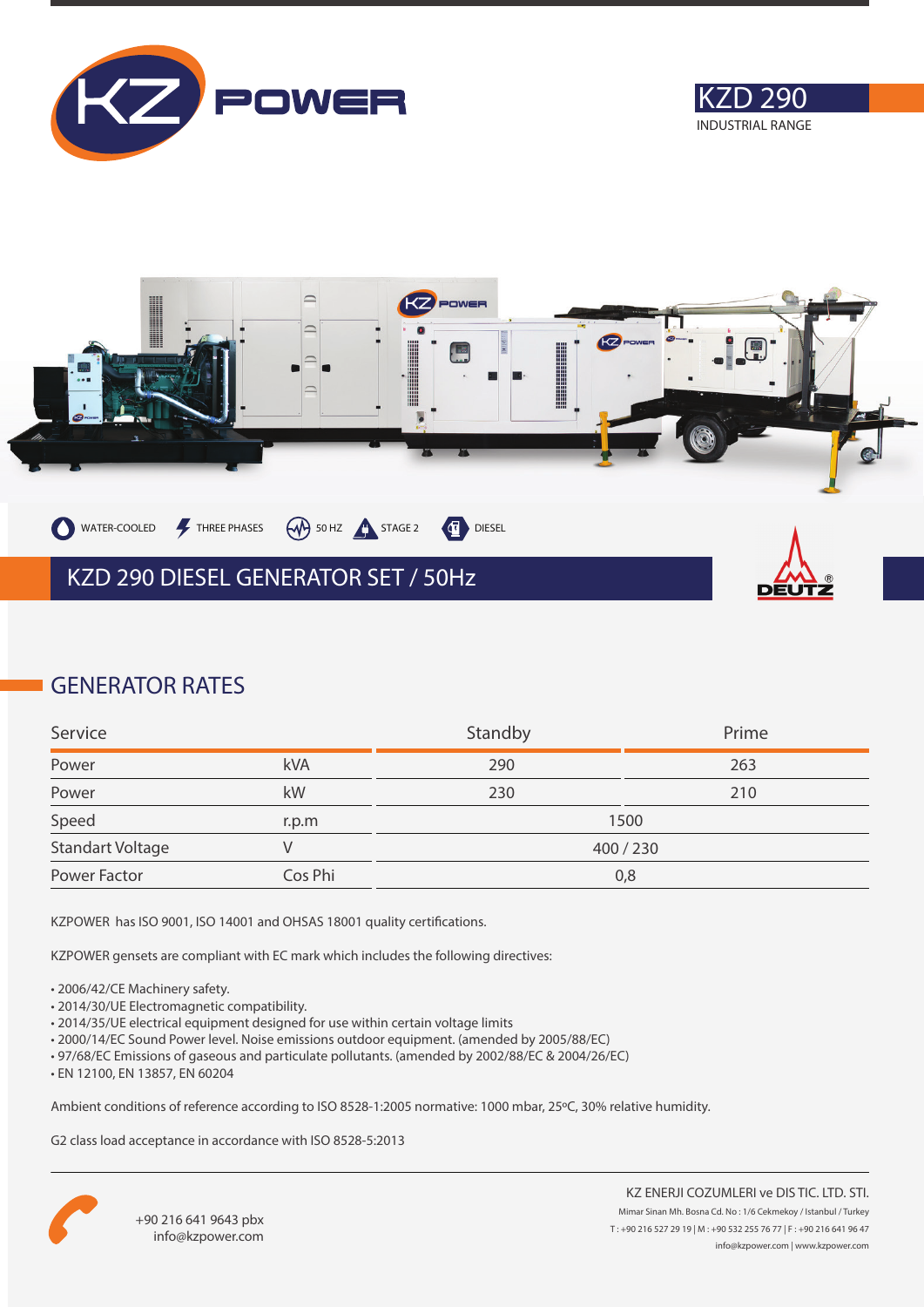



## **SPECIFICATIONS 50HZ / 1.500 rpm**

| Engine                                           |                   |  |
|--------------------------------------------------|-------------------|--|
| <b>Rated Output</b><br>kW                        |                   |  |
| Manufacturer                                     |                   |  |
| Model                                            |                   |  |
|                                                  | 4 Stroke - Diesel |  |
|                                                  | Direct Injection  |  |
| <b>Aspiration Type</b>                           |                   |  |
|                                                  | In line           |  |
| mm                                               | 132/145           |  |
| L                                                | 11,906            |  |
| Cooling System                                   |                   |  |
| Lube Oil Specifications                          |                   |  |
|                                                  | 16.5:1            |  |
| 1/h                                              | 58,52             |  |
| 1/h                                              | 53,20             |  |
| 1/h                                              | 39,90             |  |
| 1/h                                              | 26,60             |  |
| Lube oil consumption with full load              |                   |  |
| Total oil capacity including tubes, filters<br>г |                   |  |
| Total coolant capacity                           |                   |  |
| Type                                             | Electronical      |  |
| Type                                             | Dry               |  |
|                                                  |                   |  |

| Alternator                              | Specifications          |
|-----------------------------------------|-------------------------|
| Manufacturer                            | <b>GENTECH</b>          |
| Model                                   | GNT-330                 |
| Poles                                   | $\overline{4}$          |
| Connection type (standard)<br>No.       | Star                    |
| <b>Total Harmonic Content</b>           | $<$ %2                  |
| Insulation                              | H Class                 |
| Enclosure (according IEC-34-5)<br>Class | IP 21/23                |
| Exciter system                          | Self-excited, brushless |
| Voltage regulator                       | A.V.R (Electronic)      |
| <b>Bracket type</b>                     | Single Bearing          |
| Coupling system                         | Flexible disc           |
| Efficiency (%)                          | %93,9                   |
| Voltage Output (VAC)                    | 230/400                 |
| Frequency (Hz)                          | 50                      |
|                                         |                         |

#### Prime Power (PRP):

According to ISO 8528-1:2005, Prime power is the maximum power which a generating set is capable of delivering continuously whilst supplying a variable electrical load when operated for an unlimited number of hours per year under the agreed operating conditions with the maintenance intervals and procedures being carried out as prescribed by the manufacturer. The permissible average power output (Ppp) over 24 h of operation shall not exceed 70 % of the PRP.

#### Emergency Standby Power (ESP):

According to ISO 8528-1:2005, Emergency standby power is the maximum power available during a variable electrical power sequence, under the stated operating conditions, for which a generating set is capable of delivering in the event of a utility power outage or under test conditions for up to 200 h of operation per year with the maintenance intervals and procedures being carried out as prescribed by the manufacturers. The permissible average power output over 24 h of operation shall not exceed 70 % of the ESP.

#### Note:

All data based on operation to ISO 3046/1, BS 5514 and DIN 6271 standard reference conditions.



• All rotating parts are covered by metal mesh against damages

• Heavy duty water cooled diesel engine and brushless alternator • Solid steel base frame with minimum 8 hours base tank and

• AMF Control panel with digital-automatic main control module

• User Manual, Electrical Drawing and Gurantee certificate

Standard Generator Features

anti-vibration mountings

• Residential type silencer • Flexible exhaust compensator • Block water heater unit

• Battery charge redressor. Lead acid battery

• 50c Tropical radiator





+90 216 641 9643 pbx info@kzpower.com

KZ ENERJI COZUMLERI ve DIS TIC. LTD. STI. Mimar Sinan Mh. Bosna Cd. No : 1/6 Cekmekoy / Istanbul / Turkey T : +90 216 527 29 19 | M : +90 532 255 76 77 | F : +90 216 641 96 47 info@kzpower.com | www.kzpower.com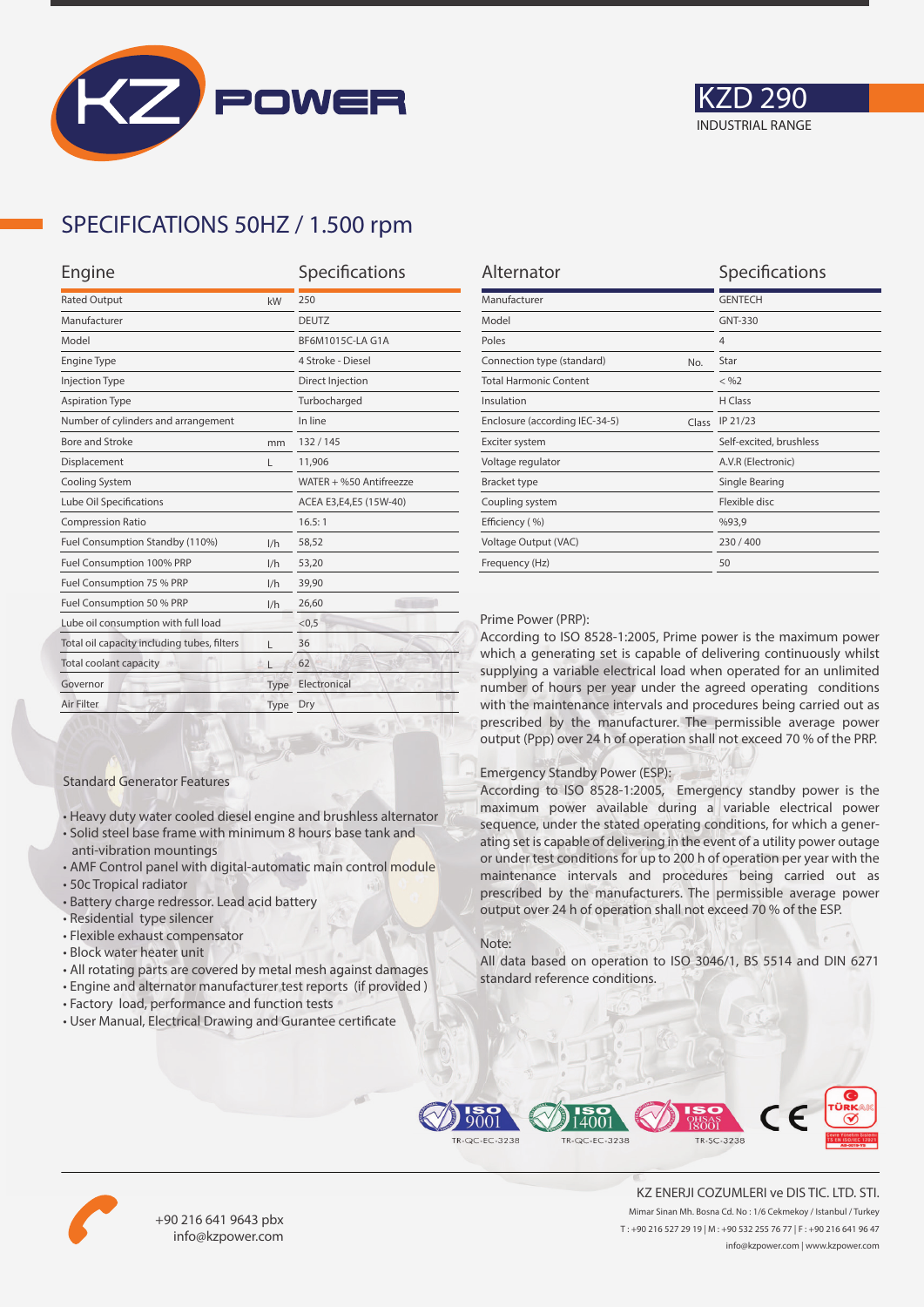



### **DIMENSIONS**





### **OPEN SET**

| WxLxH            | mm | 1400x3000x2270 |
|------------------|----|----------------|
| Weight           | kg | 2095           |
| <b>Fuel Tank</b> |    | 350            |



### **CANOPIED**

| WxLxH                                               | mm | 1400x3300x2585 |
|-----------------------------------------------------|----|----------------|
| Weight<br>the control of the control of the control | κg | 2480           |
| <b>Fuel Tank</b>                                    |    | 350            |

Sound Proof Canopy Specifications

- Special design for minimizing acoustic level
- Galvanized steel construction further protected by polyester powder coat paint
- Black finish stainless steel locks and hinges
- Control panel viewing window in a lockable access door
- Emergency stop push button (red) mounted on enclosure exterior
- Lifting, drag and jacking points on base frame
- Radiator fill via removable, flush mounted rain cap fitted with compression seal